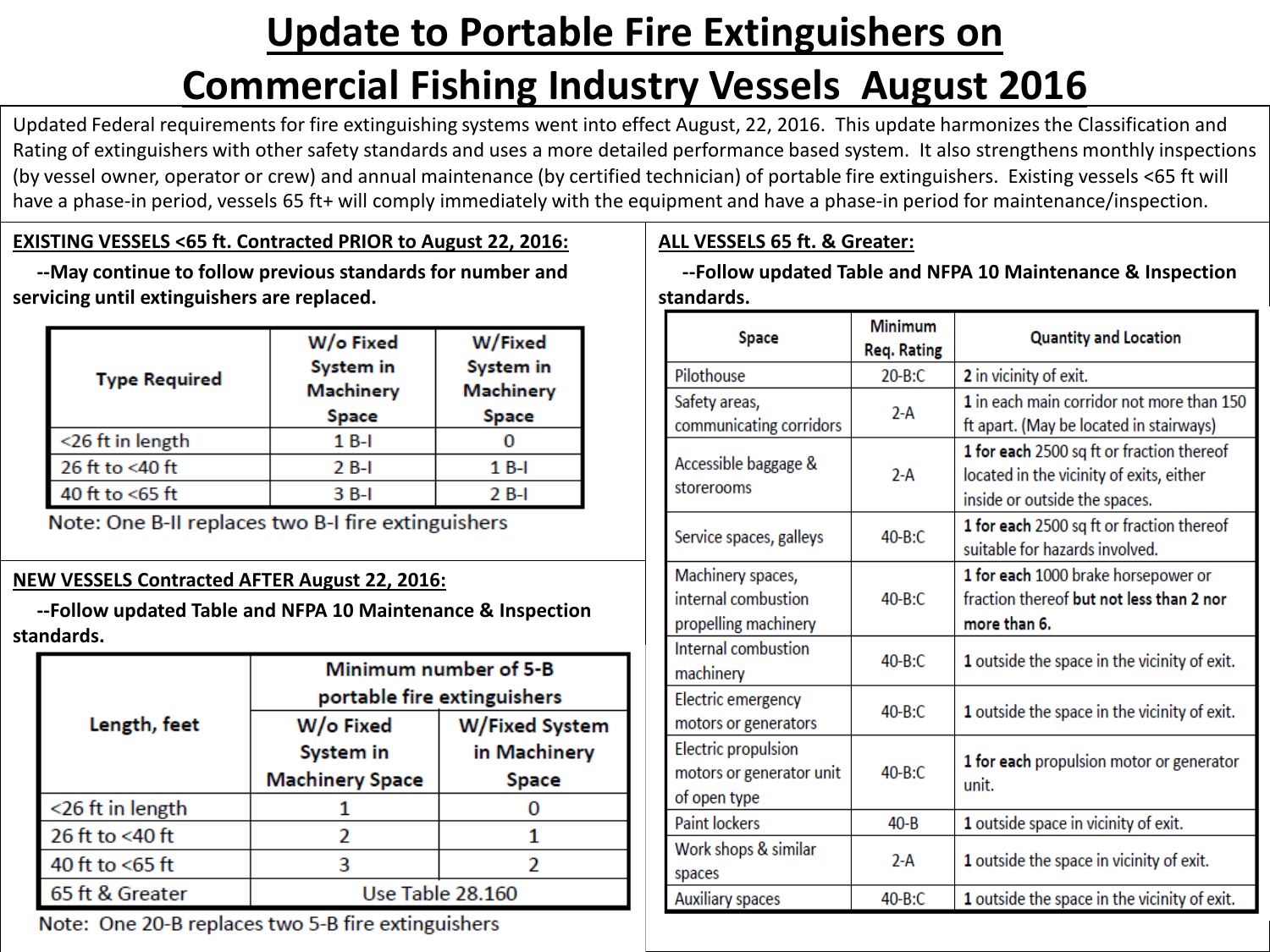# **Maintenance (Annual) & Inspections (Monthly) (Ref. NFPA-10)**

| 7.1.2.1. Persons performing (annual) maintenance and recharging of<br>extinguishers shall be certified.<br>7.1.2.3. Persons performing (monthly) inspections shall not be required<br>to be certified.<br>7.2.1.2.1. Fire extinguishers and Class D extinguishing agents shall be<br>inspected at least once per calendar month.                                                                                                                                                                                                                                                                                                                                                                                                                                                                                                                                                                                                                                                                                                                        | 7.3.2 Annual External Examination (performed by certified technician): .1-<br>Physical Condition. External visual examination to detect obvious physical<br>damage, corrosion, or nozzle blockage. Verify the operating instructions are<br>present, legible, and facing forward; determine if a 6-year internal<br>examination or hydrostatic test is due. . 2-Seals or Tamper Indicators.<br>Tamper seal of a rechargeable fire extinguisher shall be removed by<br>operating the pull pin or locking device and replaced with new seal. . 3-<br>Boots, Rings and Attachments. Removed for exam.                                                                                                                                                                                                                                                                                                                                                                                                                                                                                                                                                                                                                                                           |
|---------------------------------------------------------------------------------------------------------------------------------------------------------------------------------------------------------------------------------------------------------------------------------------------------------------------------------------------------------------------------------------------------------------------------------------------------------------------------------------------------------------------------------------------------------------------------------------------------------------------------------------------------------------------------------------------------------------------------------------------------------------------------------------------------------------------------------------------------------------------------------------------------------------------------------------------------------------------------------------------------------------------------------------------------------|--------------------------------------------------------------------------------------------------------------------------------------------------------------------------------------------------------------------------------------------------------------------------------------------------------------------------------------------------------------------------------------------------------------------------------------------------------------------------------------------------------------------------------------------------------------------------------------------------------------------------------------------------------------------------------------------------------------------------------------------------------------------------------------------------------------------------------------------------------------------------------------------------------------------------------------------------------------------------------------------------------------------------------------------------------------------------------------------------------------------------------------------------------------------------------------------------------------------------------------------------------------|
| 7.2.2. (Monthly) Inspection Procedures. Periodic inspection or<br>electronic monitoring of fire extinguishers shall include a check of at<br>least the following items:<br>· Location in designated place<br>. No obstruction to access or visibility<br>. Pressure gauge reading or indicator in the operable range or<br>position<br>. Fullness determined by weighing or hefting<br>• Condition of tires, wheels, carriage, hose, and nozzle for<br>wheeled extinguishers<br>. Indicator for non-rechargeable extinguishers using push-to-test<br>pressure indicators<br>7.2.2.2. Where required by 7.2.2.1. (high risk areas, exposure to<br>abnormal temps or corrosive atmosphere-salt spray), the following<br>inspection procedures shall be in addition to those addressed in 7.2.2.:<br>. Verify that the <b>operating instructions</b> on nameplates are<br>legible and face outward.<br>• Check for broken or missing safety seals and temper indicators<br>· Examine for obvious physical damage, corrosion, leakage, or<br>clogged nozzle | 7.3.6 Six-Year Internal Examination of Certain Types of Extinguishers.<br>Every 6 years, stored-pressure fire extinguishers that require a 12-<br>year hydrostatic test shall be emptied and subjected to the<br>applicable internal and external examination procedures as detailed<br>in the manufacturer's service manual and this standard (NFPA-10).<br>7.3.6.3 Non-rechargeable fire extinguishers shall not be required to<br>have a 6-year internal examination and shall not be hydrostatically<br>tested but shall be removed from service at a maximum interval of<br>12 years form the date of manufacture.<br>The date of manufacture can be located as follows:<br>* The label on the cylinder (I.E. 2003).<br>* On the bottom of the cylinder you may have an engraved 2-digit<br>number (I.E. 03).<br>$\rightarrow$ For <i>Kidde</i> products, the following applies:<br>* Below the label you may have a printed number (I.E.1205322022).<br>The second 2 numbers from the end represent the year, in this<br>example it would be 02 for 2002.<br>*If your fire extinguisher was <i>made in Mexico</i> the printed number<br>will read like this:<br>L2103071146<br>$L2 =$ Production line<br>$103$ = Day of the year<br>$07 = \text{Year}$ |
|                                                                                                                                                                                                                                                                                                                                                                                                                                                                                                                                                                                                                                                                                                                                                                                                                                                                                                                                                                                                                                                         | $1146 = Time$                                                                                                                                                                                                                                                                                                                                                                                                                                                                                                                                                                                                                                                                                                                                                                                                                                                                                                                                                                                                                                                                                                                                                                                                                                                |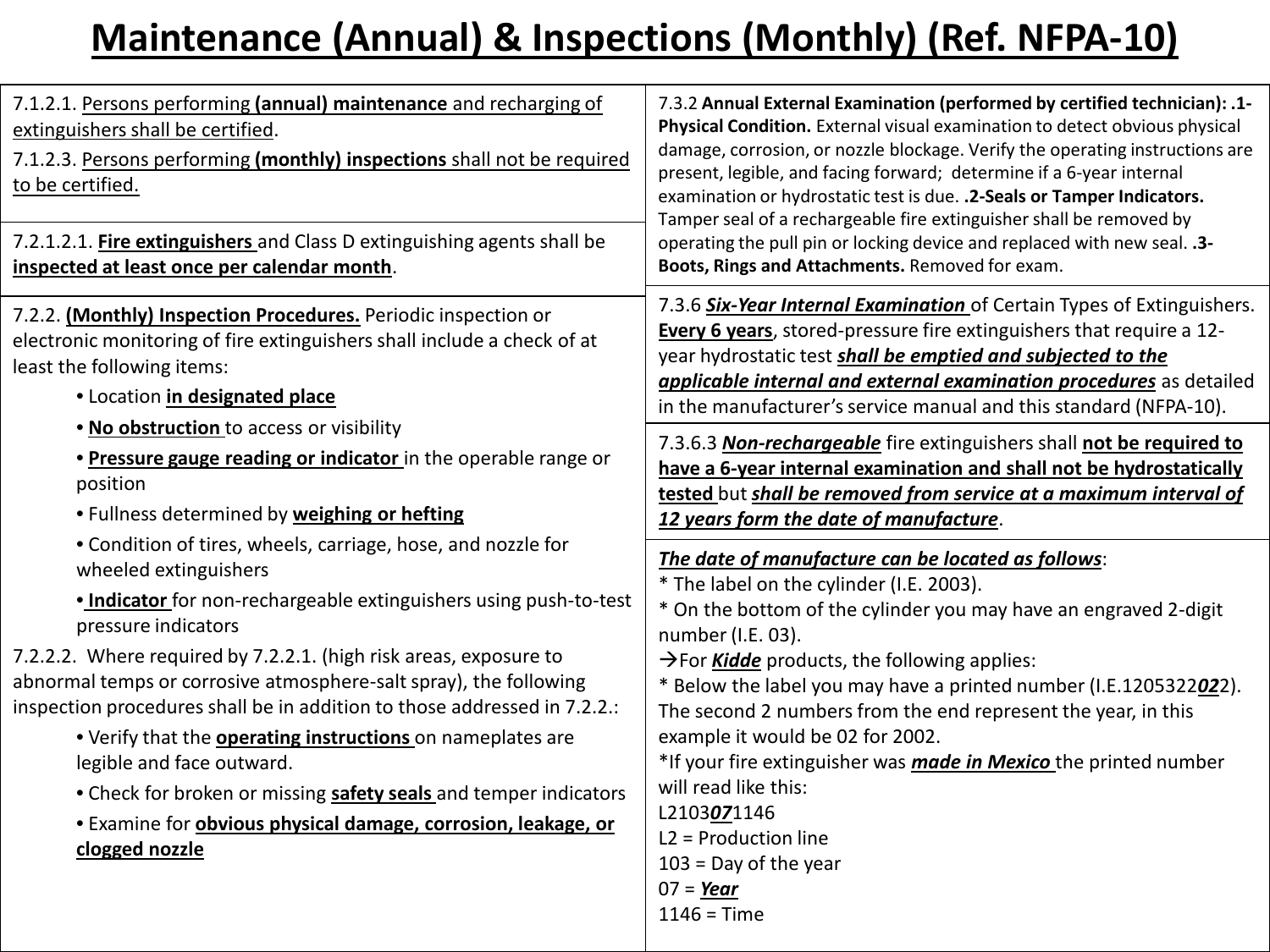## **Look for Classification Rating under the UL label**



Single use unit, replace<br>after 12 years



| <b>Type of Extinguisher</b>      | <b>Internal</b><br>Maintenance<br>Interval (years) | Hydrostatic<br><b>Testing Interval</b><br>(years) |
|----------------------------------|----------------------------------------------------|---------------------------------------------------|
| Dry chemical*                    |                                                    | 12                                                |
| Water, AFFF, FFFP,<br>antifreeze | 5                                                  | 5                                                 |
| Halogenated agent <sup>†</sup>   |                                                    | 12                                                |
| Carbon dioxide                   |                                                    | 5                                                 |

\*Nonrechargeable dry chemical extinguishers do not require a 6-year internal inspection but should be removed from service 12 years after the date of manufacture.

Nonrechargeable halogenated agent extinguishers do not require an internal inspection but should be removed from service 12 years from the date of manufacture. The extinguishers should be returned to the manufacturer or the manufacturer's designated agent for reclaiming of the halogenated agent.

#### VISUAL EXAMINATION IN LIEU OF HYDROSTATIC TESTING FOR CLEAN AGENT PRE-ENGINEERED FIXED FIRE SUPPRESSION SYSTEM CYLINDERS

Clean agent systems are covered by the standards in NFPA 2001, and include systems using FM 200 (HFC 227ea), FE 25 and FE 241 agents. Steel cylinders used for clean agent pre-engineered fixed fire suppression systems only require hydrostatic testing if they -

- have been in service more than 5 years from the previous test date and have been discharged: or
- have been in continuous service but have not undergone, or have failed visual examinations.

NVIC 3-95 permits visual cylinder examinations in lieu of periodic hydrostatic testing of steel storage cylinders for fixed Halon 1301 systems, because industry research has shown the non-corrosive characteristics of the chemical agent were not harmful to steel DOT cylinders.

NFPA permits the same approach with clean other agents. Paragraph 7.2.2 of NFPA 2001 does not require hydrostatic testing of cylinders. Instead, all clean agent cylinders must undergo a full external visual inspection by competent personnel every 5 years, with the results recorded on an inspection tag or record book. Personnel conducting the external visual inspection must hold a current requalification identification number (RIN) per 49 CFR 180.209(g).

# **Servicing Companies**

Columbia Fire & Safety Co (503) 325-7479 Cintas Fire Protection (844) 287-1955 Fireguard Ext Service (360) 532-4311 C&S Fire-Safe Services (541) 673-1337 [www.csfiresafe.com](http://www.csfiresafe.com/) or Gary (541) 297-3634 Industrial Source (541) 267-7049 [www.industrialsource.com](http://www.industrialsource.com/) Umpqua Valley Fire Services (800) 842-3300 [www.umpquavalleyfireservices.com](http://www.umpquavalleyfireservices.com/) Valley Fire Control (866) 668-3412 [www.sac.to/valleyfirecontrol](http://www.sac.to/valleyfirecontrol)

# **Manufacturers**

Amerex (205) 655 3281 [www.amerex-fire.com](http://www.amerex-fire.com/) Ansul (800) 862-6785 [www.ansul.com](http://www.ansul.com/) Badger (800) 446-3857 [www.badgerfire.com](http://www.badgerfire.com/) Buckeye (704) 739-7415 [www.buckeyf.com](http://www.buckeyf.com/) Fireboy (866) 350-9500 [www.fireboy-xintex.com](http://www.fireboy-xintex.com/) Kidde (800) 880-6788 [www.kidde.com](http://www.kidde.com/) First Alert (800) 323-9005 [www.firstalert.com](http://www.firstalert.com/) Sea-Fire (410) 687-5500 [sea-fire.com](http://www.sea-fire.com/)